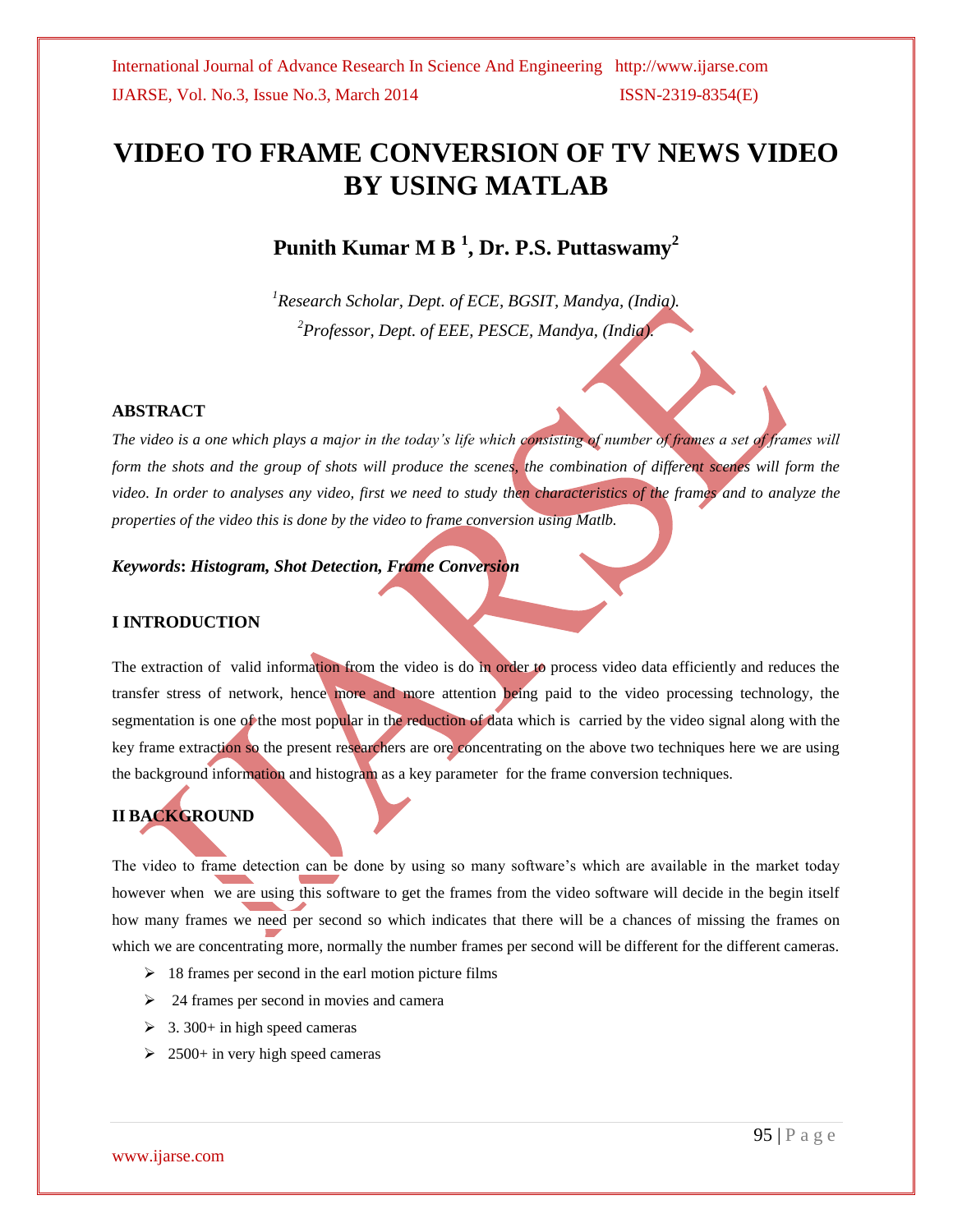The frame extraction play the vital role in many video processing applications like content based video retrieval, shot detection, segmentation, CC cameras , etc the work search us concentrate on the CC Cameras which is placed in the ATM centre, which is kept in the ON state for though out the day for recording purpose. Instead of keep it for on state for more all the time we can place the sensor near the door and the sensor will sense the human being who comes near the door for that movement cameras will be on but this is not an efficient method compare to the video shot detection techniques, here we are applying the video shot detection technique to the camera which is associated to the ATM Machine. The shot detection technique is implementation involves background information, today we are facing the problem of data storage in image and video processing application, but mean while the market is demands for image and video processing applications which requires the storage memory of more Hence in order to sustain in the market to the previous devices along with we need to adapt some of the algorithms' they should support the memory management the bellow flow chat will give the information about the video shot detection algorithms which is applied for the ATM machine.

### **III SHOT DETECTION**

There is a good exposure of research which is done for the video analysis using the content extraction in the early days the techniques are focused on the cut detection but most of the recent work has been focused by the transition Detecting and few other techniques,

The techniques which are employed in the shot detection are s follows

- *A.* Sum of the absolute pixel difference
- *B.* Histogram comparison
- *C.* Statistical difference
- *D.* Edge difference (edge change ratio)
- *E.* Threshold comparison
- *F.* Motion vector

# **IV FLOW CHART**

In this flow chart first we read the frames and check with matching of each frame content to decide wheatear the frame is detected or not

- 1) SAD (Sum of the absolute pixel difference) is the most common and most simple algorithm, where the two consecutive frames are compared pixel by pixel.
- 2) Histogram difference computes the difference between the histograms of two consecutive frames.
- 3) Statistical methods expand the idea of pixel difference by breaking the images into regions and then comparing the statistical measures of the pixels in those regions.
- 4) Edge change ratio is one which will determine the number and position of the edge and hence we can compare the actual content of two frames by transforming both the frames to edge pictures.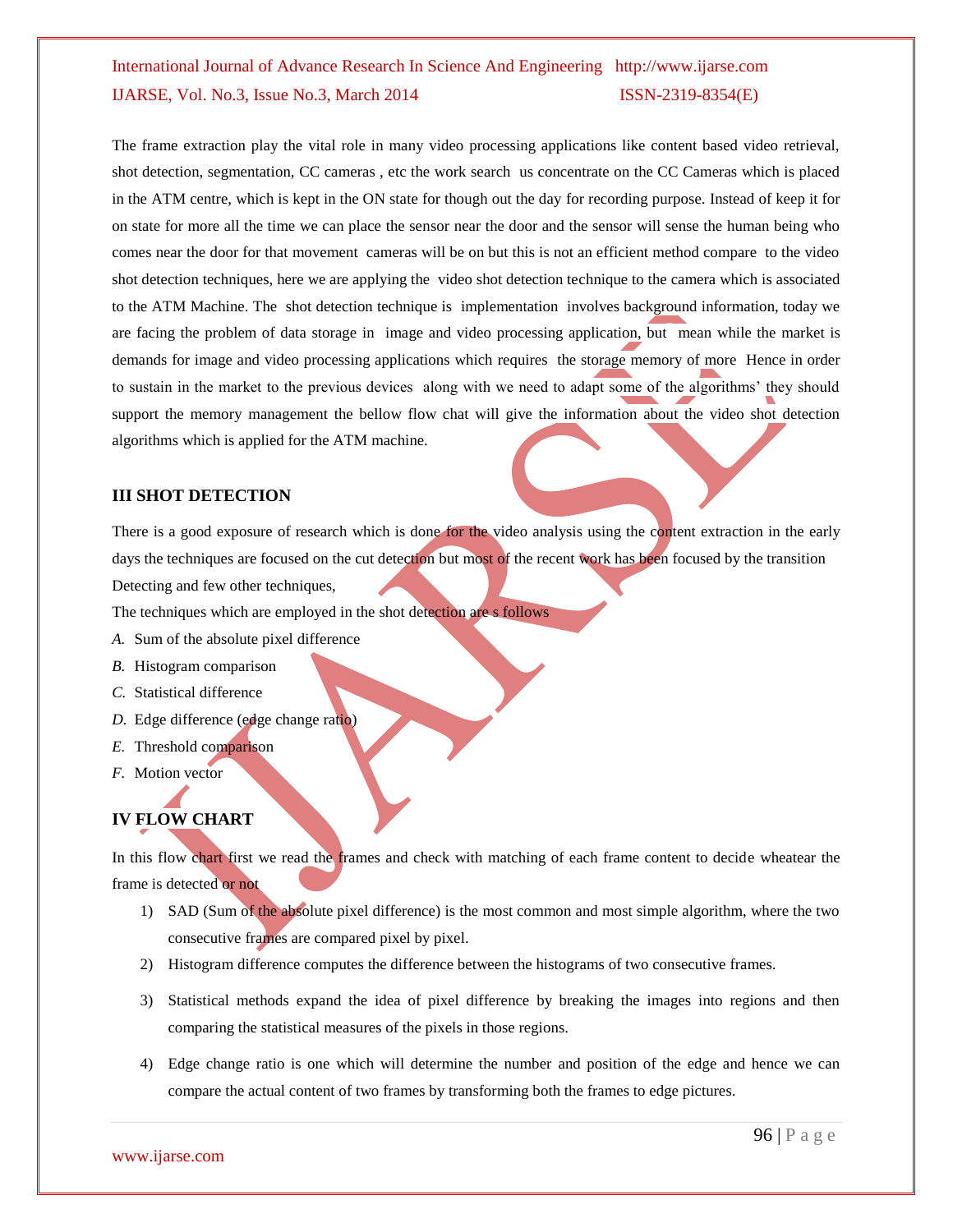- 5) Threshold comparison here fist determine the threshold values of present frame is compared to next frame and if the sore is higher than shot is detected.
- 6) Motion vector analysis is done by the motion vector determined from the block matching.

The following figure shows the flowchart of the algorithm used for the implementation



*Consider the frames which are converted from the video by using the matlab code*

*Let F(k) be the*  $k^{th}$  *frames in the given video, where k will takes the values from*  $k=1,2,3,...n$ *, the shot boundary* detection algorithm for the above frames can be explained as follows

**Step 1:** Split the given frames into block with m rows & n Columns  $B(i,j,k)$  stands for the block at  $(i, j)$  in the given frame.

**Step 2:** Computing the histogram matching difference between the neighboring blocks in consecutive frames for a video sequence H(i, j,k) and H(i, j,k+1) stands for the histogram of blocks at (i,j) in the k<sup>th</sup> and  $(k+1)$ <sup>th</sup> frames respectively the block difference is measured by using the flowing equation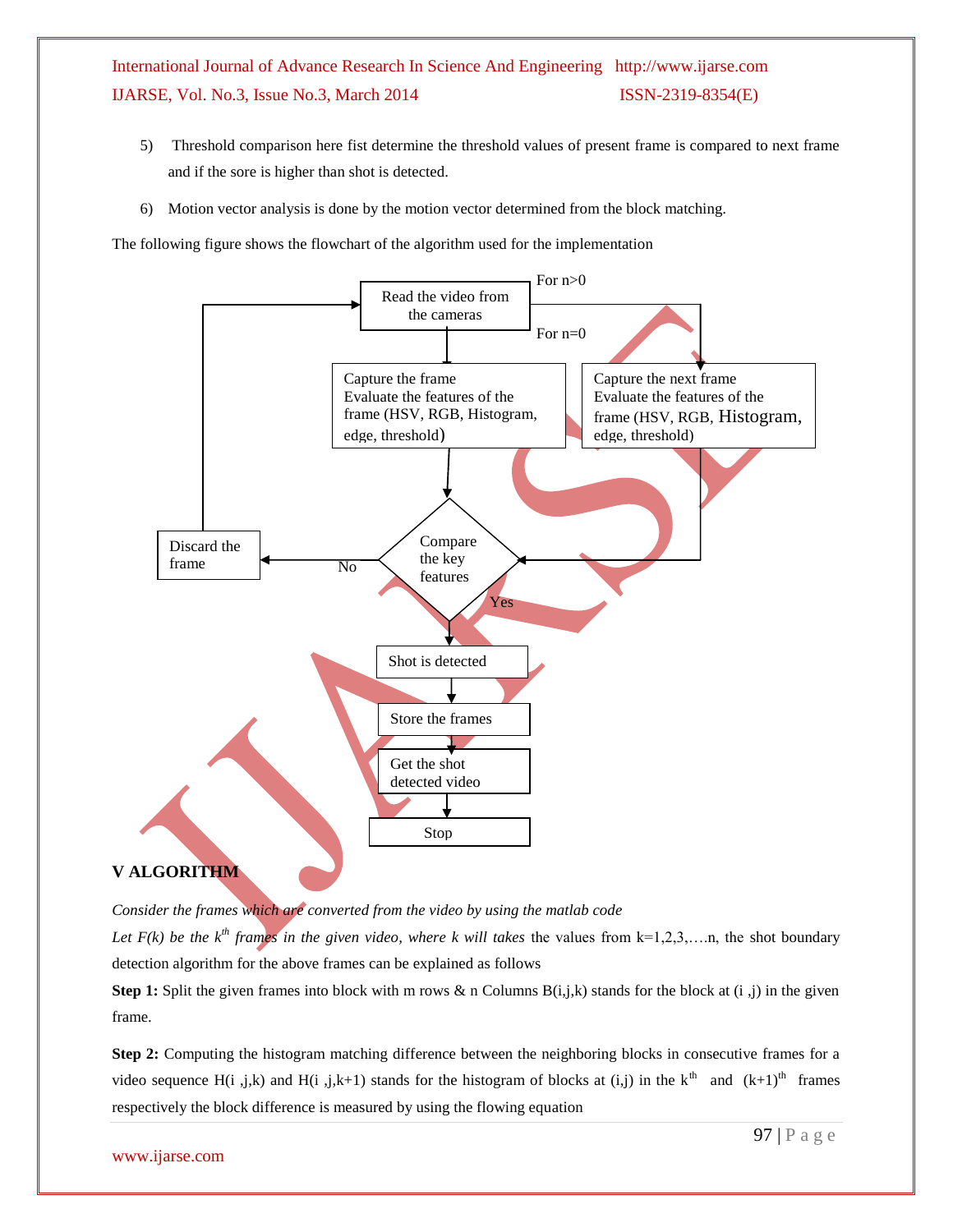$$
D_B(k, k+1, i, j) = \sum_{i=0}^{L-1} \frac{[H(i, j, k) - H(i, j, k-1)]^2}{H(i, j, k)}
$$

Where  $D_B$  = block difference

**Step 3:** Evaluate the histogram difference between the two consecutive frames by

$$
D(K, K+1) = \sum_{j=1}^{m} \sum_{j=1}^{n} WijD_B(k, k+1, i, j)
$$
............

 $(2)$ 

Where Wij is the weight of the block at  $(i, j)$ 

**Step 4:** calculating the threshold by the use of mean and standard variance of histogram which are differ over the whole video sequence and is different for different kind of information extracted. Mean and standard variance can be calculating by using the following equations

$$
MD = \sum_{k=1}^{n-1} \frac{D(k, k+1)}{n-1}
$$
\n
$$
STD = \sqrt{\sum_{k=1}^{n-1} \frac{(D(k, k+1) - MD)^2}{n-1}}
$$
\n(4)

**Step 5:** Calculating the total number of frames

- 1) Reference frame: it is a first frame of each shot.
- 2) General frame: all other frame except the reference frame.
- 3) Shot dynamic factor max(i): it is the maximum histogram within a shot i.
- 4) Dynamic shot: if its max $(i)$  is bigger than the mean value.
- 5) Static shot: if max(i) is less than mean value.

Where  $F_c(k)$  is the k<sup>th</sup> Frame with in a current shot,

 $K=1,2,3...FCN(k)$  F<sub>CN</sub>(k) stands for total number of the current frame

### **VI RESULTS AND PERFORMANCE ANALYSIS**



The TV NEWS video frames of DD1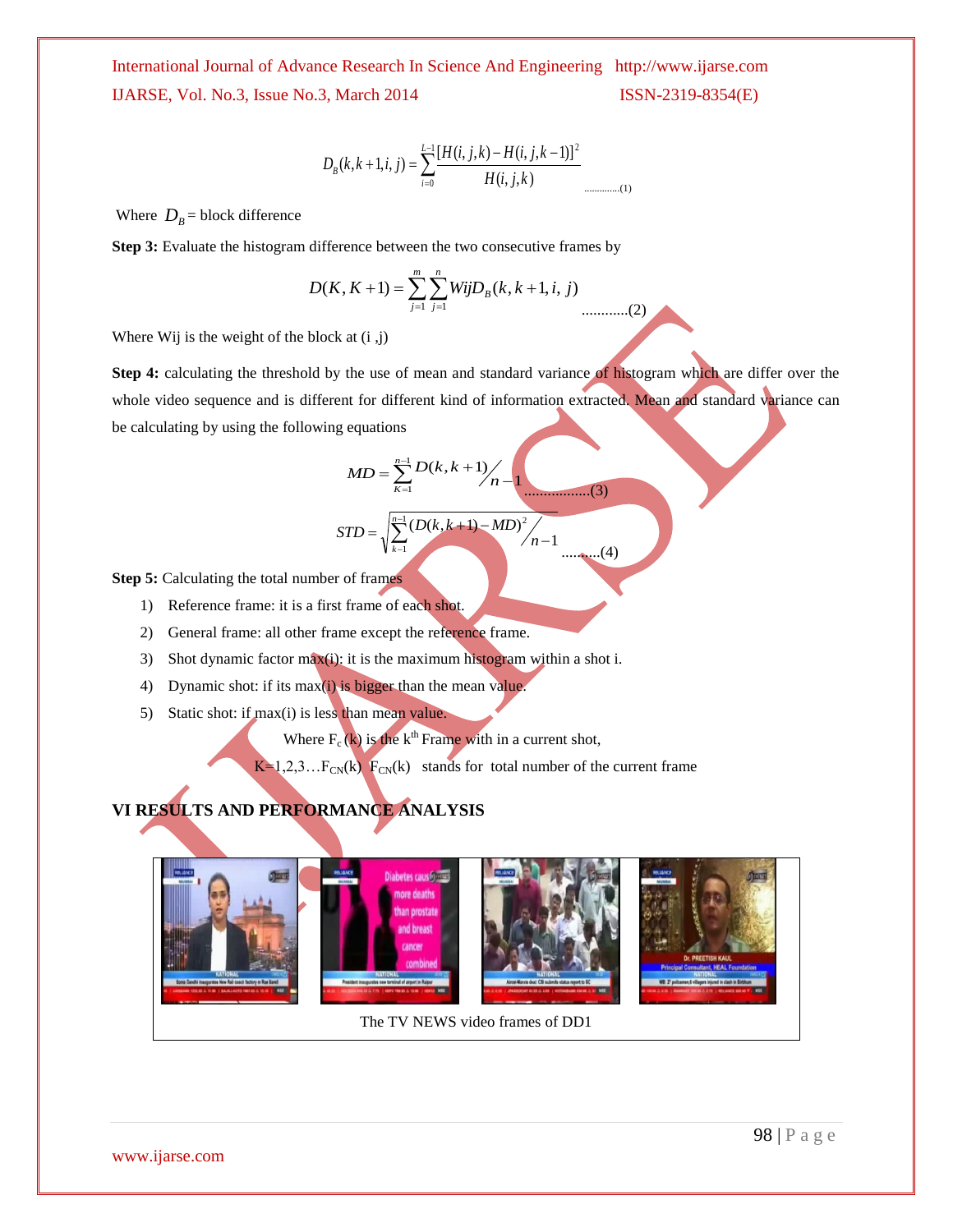

**Figure 2: Sample Videos Used Fro The Frame Conversion.**

This paper gives the idea about the influence of video to frame conversion techniques which are existing frame conversion is one of the most important process whenever dealing with the image and video processing applications they involve video shot detection, key frame extraction, segmentation, video retrieval, etc. For all the above applications we require the frames and e processed the number of frames per second will differ for the kind of device that is used.

As each video consisting of its own number of frames decided by the size of the video, Whenever we are converting video to frames, the frames requires more memory than that of the original video. In this paper we have implemented the above algorithm discussed above as above when compared to the other techniques of video to frame conversion this can able to read the video in the suitable formate like avi or flv etc otherwise convert the given video into the suitable formate before processing the data.

The following table shows the simulation study results for the various TV news videos with their size and number of frames in the converted video.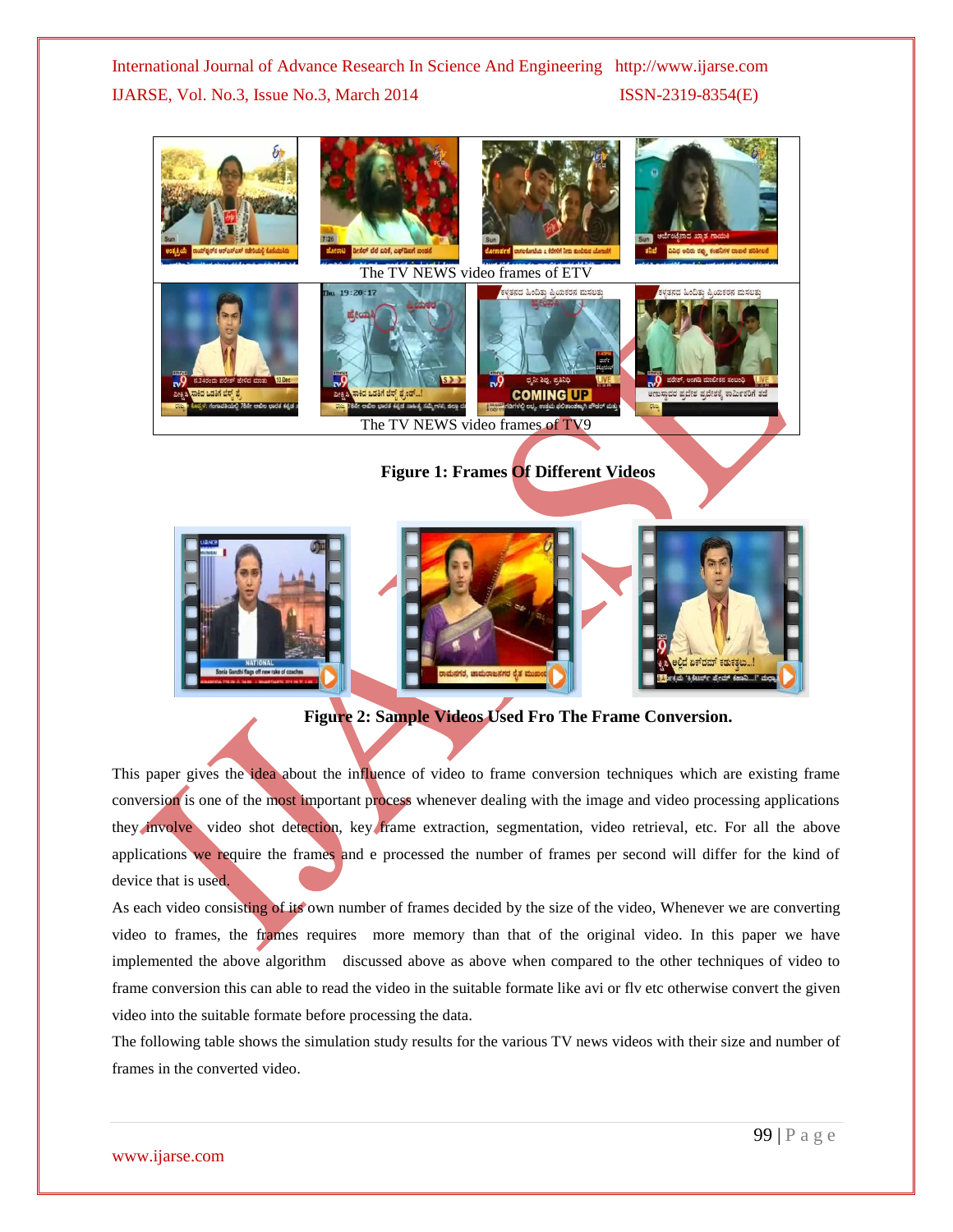| Sl No.        | Name of the video | <b>Size</b> | <b>Total number of frames</b> |
|---------------|-------------------|-------------|-------------------------------|
|               | <b>ETV</b> News   | 17.1 MB     | 8288                          |
| $\mathcal{D}$ | TV9 News          | 16.2 MB     | 6126                          |
| 3             | <b>NDTV</b> News  | 10.7 MB     | 4975                          |
|               | <b>DD1</b> News   | 8.23 MB     | 3765                          |
|               | <b>NDTV</b> News  | 5.08 MB     | 1332                          |

#### **TABLE I : SUMMARY OF THE VIDEOS**

#### **VII CONCLUSIONS**

In this paper we have explained and conducted an experiment for the video to frame conversion in terms of its feature analysis as explained above by taking the varieties videos from the different news channels like DD1 News in English, ETV Kannada, TV9 Kannada each of the video is differ in terms of size and number frames The above table will provides the summary of each video in terms of total size of the video and total number of fames.

#### **REFERENCES**

- [1] Y. Cheng, X. Yang, and D. Xu, "*A method for shot boundary detection with automatic threshold*", TENCON'02. Proceedings. 2002 IEEE Region 10 Conference on Computers, Communication, Control and Power Engineering[C], Vol.1, October 2002: 582-585.
- [2] Y. Zhuang, Y. Rui, T.S. Huang, and S. Mehrotra, "*Adaptive key frame extraction using unsupervised clustering*", Proceeding.ICIP'98[C], Chicago, IL,1998, Vol.1, pp. 866-870.
- [3] T. Liu, H. Zhang, and F. Qi, "*A novel video key-frame-extraction algorithm based on perceived motion energy model*," IEEE Transactions On Circuits And Systems For Video Technology, vol. 13, no. 10, pp. 1006-1013, 2003.
- [4] Irena Koprinska, Sergio Carrato, "*Temporal video segmentation: A survey,"* Signal Processing: Image Communication, vol. 16, no. 5, pp. 477-500,2001.
- [5] G. Ciocca and R. Schettini, "*An innovative algorithm for key frame extraction in video summarization*," J. Real-Time Image Process, vol.1, no. 1, pp. 69–88, 2006.
- [6] Z. Rasheed and M. Shah, "*Detection and representation of scenes in videos",* IEEE Trans. Multimedia, vol. 7, no. 6, pp. 1097-1105, Dec. 2005.
- [7] Y. Qi, A. Hauptmann, T. Liu, "*Supervised Classification for Video Shot Segmentation*", IEEE International Conference on Multimedia and Expo (ICME), 2003, vol.2, pp. 689–692.